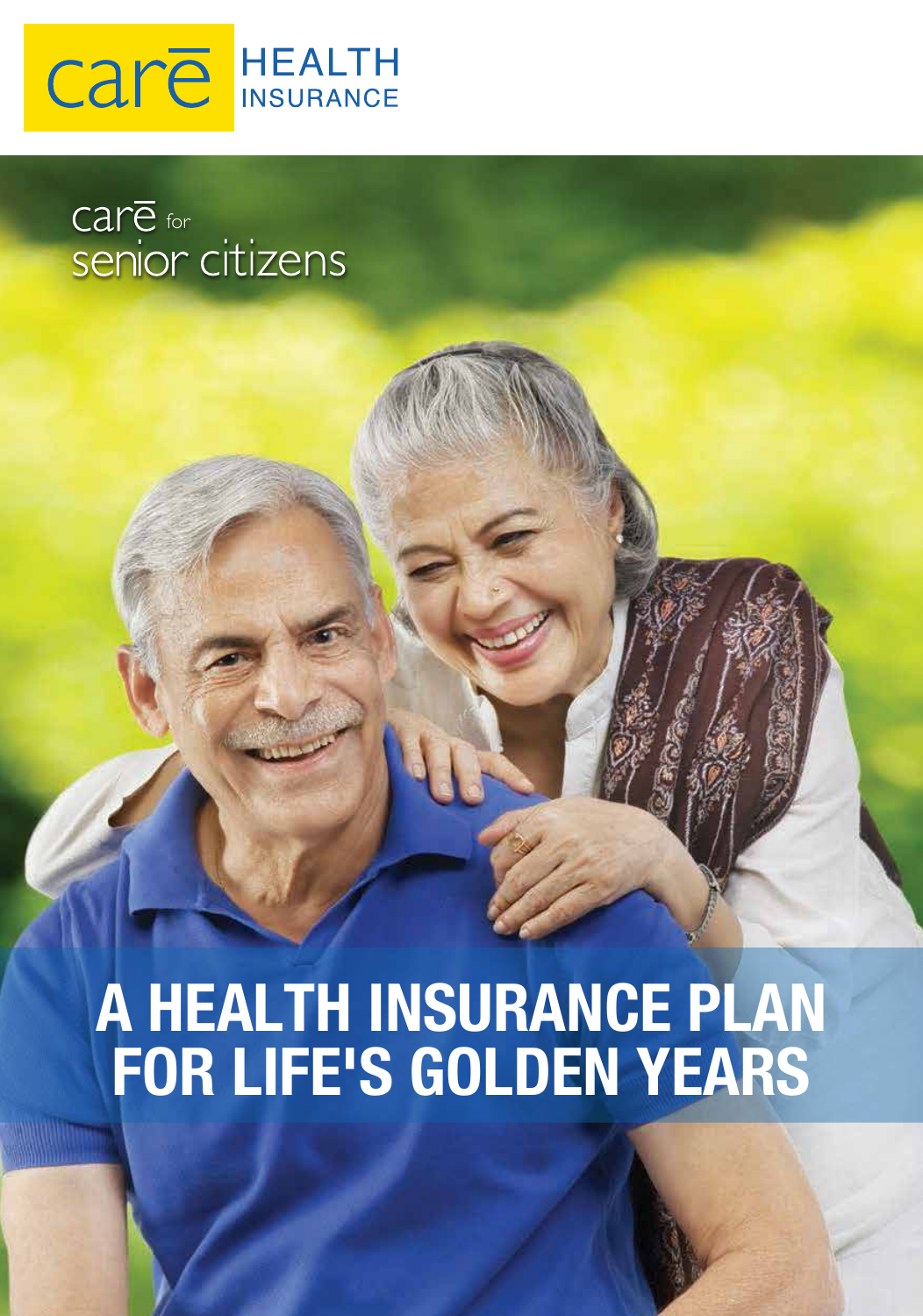Don't let age stop you from enjoying life to the fullest. Presenting Care for Senior Citizens, a comprehensive health insurance plan. Let age be just a number and nothing more than that.

## **KEY HIGHLIGHTS**



Individual & Floater cover available



Annual Health check-up for all insured persons



No Pre-Policy medical check-up\*





Save tax on a premium of up to ₹75,000 under section 80D of IT act 1961<sup>^</sup>



Smart select a discount of 15% on premium payable##



Automatic Recharge of Sum Insured



OPD Cover<sup>#</sup> Smart select a Up to 150% increase in sum insured with No Claim Bonus & No Claim Bonus Super\*\*

| Renewal                                 | <b>Lifelong Renewability</b>                                                                                                                                                                    |
|-----------------------------------------|-------------------------------------------------------------------------------------------------------------------------------------------------------------------------------------------------|
| Co-payment                              | If your age is 61 years or more, we provide you an option to<br>choose for co-payment of 20% per claim (over & above any<br>other co-payment, If any) which applies to you. We pay the<br>rest. |
| <b>Waiting period</b>                   | 30 days for any illness except injury                                                                                                                                                           |
| Waiting period for named ailments       | 2 years of continuous coverage                                                                                                                                                                  |
| Waiting period for pre-existing illness | 4 years of continuous coverage                                                                                                                                                                  |
| Tenure options                          | $1/2/3$ years                                                                                                                                                                                   |

<sup>\*</sup>At the discretion of underwriter. ^Tax Benefits under the policy will be as per the prevailing Income Tax laws and are subject to amendments from time to time. For tax related queries, contact your independent tax advisor. As per section 80D of Income Tax Act, an Adult (aged between 18 & 60 years) can save tax on a premium of upto ` 25,000 and his/her senior citizen parent/s (aged 60 years & above) can save tax on a premium of upto ` 50,000. #Optional Cover available on payment of additional Premium. Up to ₹5,000/ 10,000 (Varies with the plan). Covers Doctor Consultation, Diagnostics & Pharmacy expenses. ## Additional 20% Co-Pay applicable per claim if hospitalization done outside SMART SELECT network hospitals. \*\*For 5 consecutive claims free years by using No Claim Bonus & No Claim Bonus Super ( Optional Cover ). Incremental increase every year is applicable on base Sum Insured. If a claim is made in any particular year accrued NCB or NCB super will be reduced at same rate at which it is accrued.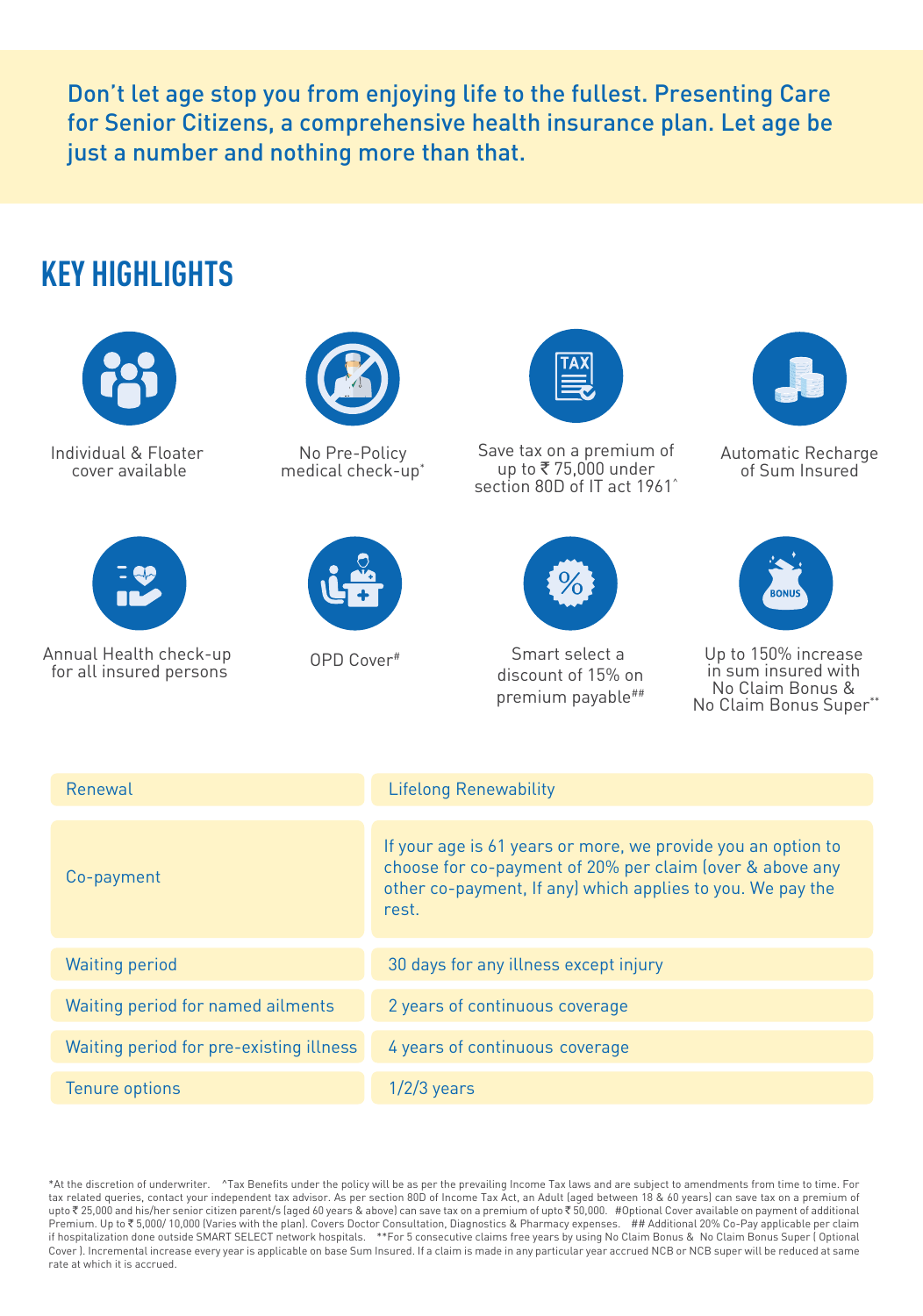## **BENEFITS**

| Benefits/Plan in ₹ [SI]                       | $3$ Lacs                                                                                 | 5,7,10 Lacs                                                                                                        |  |
|-----------------------------------------------|------------------------------------------------------------------------------------------|--------------------------------------------------------------------------------------------------------------------|--|
| In-Patient Hospitalization                    | Up to Sum Insured                                                                        | Up to Sum Insured                                                                                                  |  |
| Pre-Hospitalization &<br>Post Hospitalization | Up to SI, 30 days/60 days                                                                | Up to SI, 30 days/60 days                                                                                          |  |
| Day Care Treatments                           | Up to SI, 541 Procedures                                                                 | Up to SI, 541 Procedures                                                                                           |  |
| Room Eligibility                              | 1% SI per day                                                                            | Single Private AC Room<br>(Max. up to 1% of SI per day)                                                            |  |
| <b>ICU Charges</b>                            | 2% SI per day                                                                            | 2% SI per day                                                                                                      |  |
| Daily Allowance                               | ₹ 500 per day; max. 5 days                                                               | <b>NA</b>                                                                                                          |  |
| Ambulance Cover                               | Up to ₹1,500 per hospitalization                                                         | Up to ₹ 2,000 per hospitalization                                                                                  |  |
| Domicillary Hospitalization                   | Up to 10% of SI, covered after 3 days                                                    | Up to 10% of SI, covered after 3 days                                                                              |  |
| Annual Health check-up                        | Yes, all members                                                                         | Yes, all members                                                                                                   |  |
| Automatic Recharge of<br>Sum Insured          | Yes to SI (Once in a Policy Year)                                                        | Yes, Up to SI (Once in a Policy Year)                                                                              |  |
| No Claim Bonus                                | 10% increase in SI per Policy Year<br>in case of claim-free year; Max up<br>to 50% of SI | 10% decrease in SI per Policy Year<br>in case a claim has been paid; Such<br>decrease is only in SI accrued as NCB |  |
| Organ Donor Cover                             | Up to ₹ 50,000                                                                           | Up to ₹1,00,000                                                                                                    |  |
| Second Opinion                                | Yes                                                                                      | Yes                                                                                                                |  |
| <b>Alternative Treatments</b>                 | Up to ₹ 15,000                                                                           | Up to ₹ 20,000                                                                                                     |  |

## **SUB-LIMITS**

| Sub-Limit                                                        | 3 Lacs                 | 5.7.10 Lacs               |  |  |
|------------------------------------------------------------------|------------------------|---------------------------|--|--|
| <b>Treatment of Cataract</b>                                     | Up to ₹ 20,000 per eye | Up to ₹ 30,000 per eye    |  |  |
| Treatment of Total Knee Replacement                              | Up to ₹80,000 per knee | Up to ₹ 1,00,000 per knee |  |  |
| Treatment for each and every Ailment/Procedure mentioned below:- |                        |                           |  |  |
| Surgery for treatment of all types of Hernia                     |                        | Up to ₹ 65,000/-          |  |  |
| Hysterectomy                                                     | Up to ₹ 50,000/-       |                           |  |  |
| Surgeries for Benign Prostate Hypertrophy (BPH)                  |                        |                           |  |  |
| Surgical treatment of stones of renal system                     |                        |                           |  |  |
| Treatment for each and every Ailment/Procedure mentioned below:- |                        |                           |  |  |
| Treatment of Cerebrovascular and Cardiovasular disorders         | Up to ₹ 2,00,000/-     | Up to ₹ 2,50,000/-        |  |  |
| Treatments/Surgeries for Cancer                                  |                        |                           |  |  |
| Treatment of other renal complications and Discorders            |                        |                           |  |  |
| Treatment for breakage of bones                                  |                        |                           |  |  |